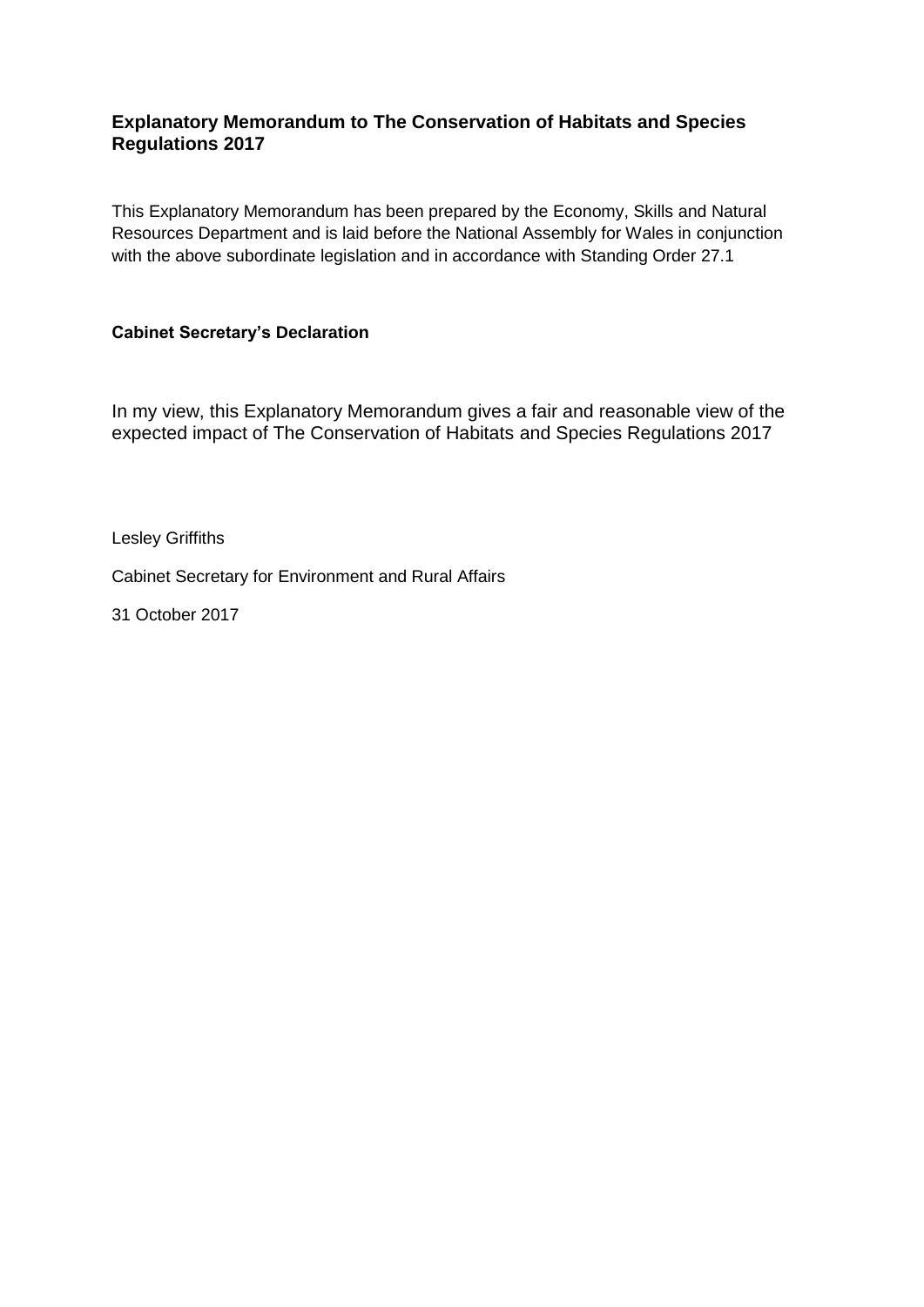# **1. Description**

These Regulations consolidate and update the Conservation of Habitats and Species Regulations 2010 (the "Habitats Regulations 2010"). The Conservation of Habitats and Species Regulations 2017 ("the Habitats Regulations 2017") transpose Council Directive 92/43/EEC on the conservation of natural habitats and of wild fauna and flora ("the Habitats Directive) and elements of Directive 2009/147/EC on the conservation of wild birds ("the Birds Directive") in England, Wales and, to a limited extent, Scotland and Northern Ireland.

The objective of the Habitats Directive is to protect biodiversity through the conservation of natural habitats and species of wild fauna and flora. The Directive lays down rules for the protection, management and exploitation of such habitats and species.

### **2. Matters of special interest to the Constitutional and Legislative Affairs Committee**

The Habitats Regulations 2010 extend to England and Wales. These Regulations have been amended several times and in 2011 and 2012 on a composite basis by the Welsh Ministers and the Parliamentary Under Secretary of State for the Environment.

A single instrument, made compositely by the Welsh Ministers and Parliamentary Under Secretary of State, offers an effective and efficient mechanism for updating the Habitats Regulations 2010, maintains consistency, provides reassurance and understanding for stakeholders, and offers a single legislative framework for implementing the Habitats Directive across the two countries. This is particularly important in the context of cross-border sites such as the River Severn Special Area of Conservation. A single set of regulations recognises wildlife knows no borders.

A single set of regulations also provides coherence and clarity for meeting the UK's international biodiversity commitments, avoids unnecessary potential costs associated with the risk of operating two separate systems in England and Wales; and aligns with the current approach for wild birds (the Wildlife and Countryside Act 1981 provides common protection for wild birds across England, Wales and Scotland)

Legislation which will apply simultaneously throughout England and Wales should also assist with enforcement issues and the accessibility and understanding for members of the public and others.

This instrument is therefore being made on a composite basis with the Parliamentary under Secretary of State for Defra.

The Committee will wish to note that the Habitats Regulations 2017 consolidate all the various amendments made to the Habitats Regulations 2010, in respect of England and Wales. The Habitats Regulations 2017 also introduce a small number of minor amendments designed to rectify obsolete references, such as (as regards England) amending references to "regional strategy", and including references to the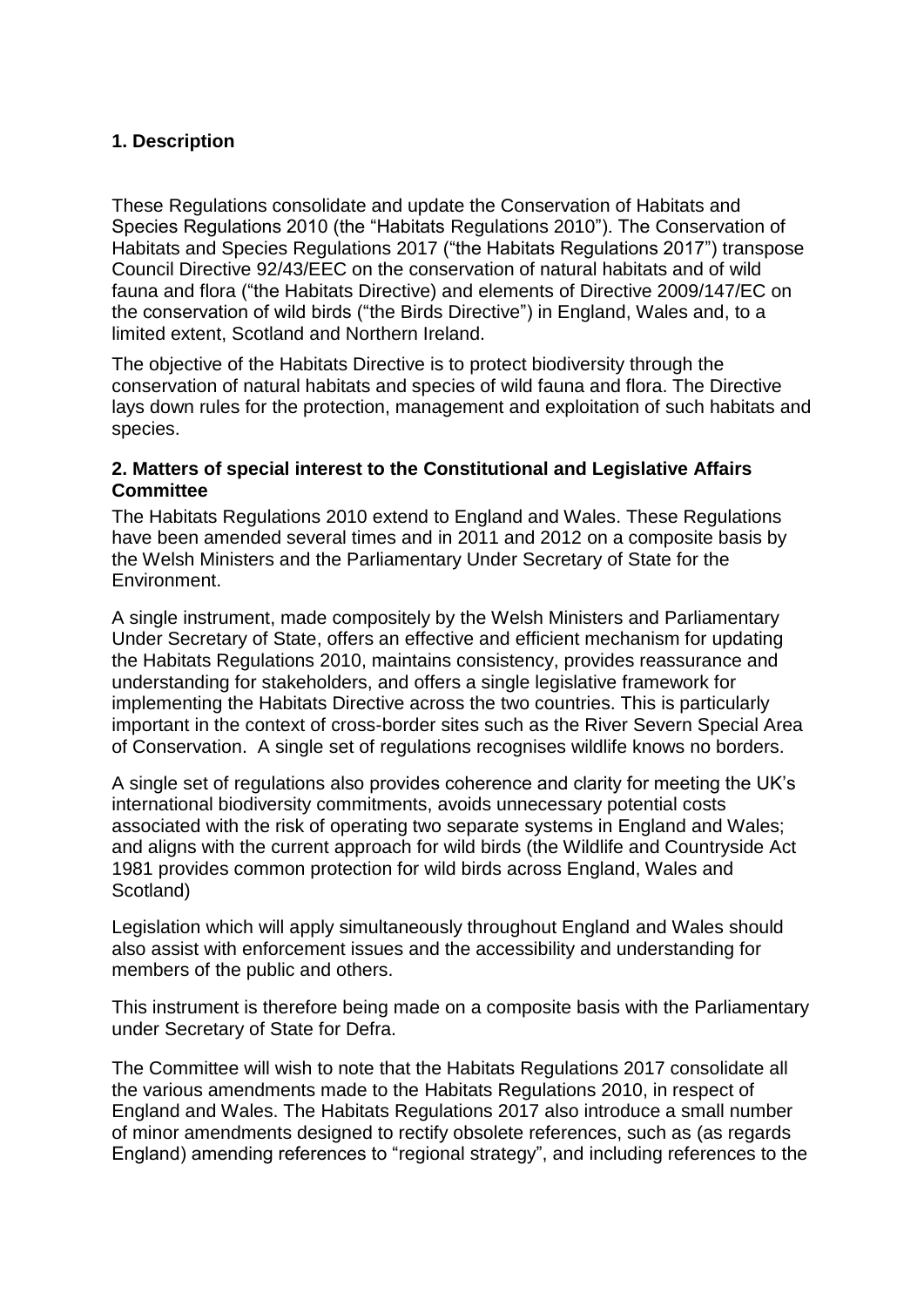River Tweed Commission as a relevant authority; and generally improving the clarity of drafting. Further detail is at section 4 below.

A 2012 review of the implementation of the Habitats Regulations 2010, covering England only, concluded that "in the large majority of cases the implementation of the Directives is working well, allowing both development of key infrastructure and ensuring that a high level of environmental protection is maintained" The Habitats and Birds Directives have been comprehensively reviewed under the EU REFIT process. The review concluded in 2016 the Directives are fit for purpose but fully achieving their objectives and realising their full potential will depend on substantial improvement in their implementation.

These composite Regulations apply to England and Wales and are subject to approval by the National Assembly for Wales and by Parliament. Accordingly, it is not considered reasonably practicable for this Instrument to be laid or made bilingually. Where the instrument makes consequential amendments to bilingual legislation, both Welsh and English text has been provided.

This statutory instrument is being made under section 2(2) of the European Communities Act 1972 Para 2(2) of Schedule 2 to the European Communities Act 1972 gives discretion as to which procedure the instrument be subject to. Given that this is consolidation and there is no substantive change in policy nor legal effect, it is considered appropriate for the Regulations to be subject to the negative procedure.

# **3. Legislative background**

The Habitats Regulations 2010, which are made under section 2(2) of the European Communities Act 1972, are the principal means by which the Habitats Directive is transposed for England and Wales and territorial seas.

Corresponding Regulations transpose the Habitats Directive in relation to Northern Ireland and Scotland.

The Habitats Regulations 2017 will continue to implement the Habitats Directive and certain elements of the Birds Directives in England and Wales.

The Habitats Regulations 2010 have been amended ten $<sup>1</sup>$  times since they were last</sup> consolidated (in 2010). They are likely to remain in place for some time after the UK exits the EU. It would therefore be good practice to aid usability and clarity to consolidate the Habitats Regulations 2010.

# **4. Purpose & intended effect of the legislation**

The objective of the Habitats Directive is to protect biodiversity through the conservation of natural habitats and species of wild fauna and flora. The Directive lays down rules for the protection, management and exploitation of such habitats and species.

The Habitats Regulations 2017 transpose the Habitats Directive and elements of the Birds Directive in England, Wales and, to a limited extent, Scotland and Northern Ireland.

**<sup>.</sup>** <sup>1</sup> 2011/603, 2011/625, 2012/630, 2012/635, 2012/637, 2012/1927, 2013/755, 2015/377, 2015/2020, 2016/1154.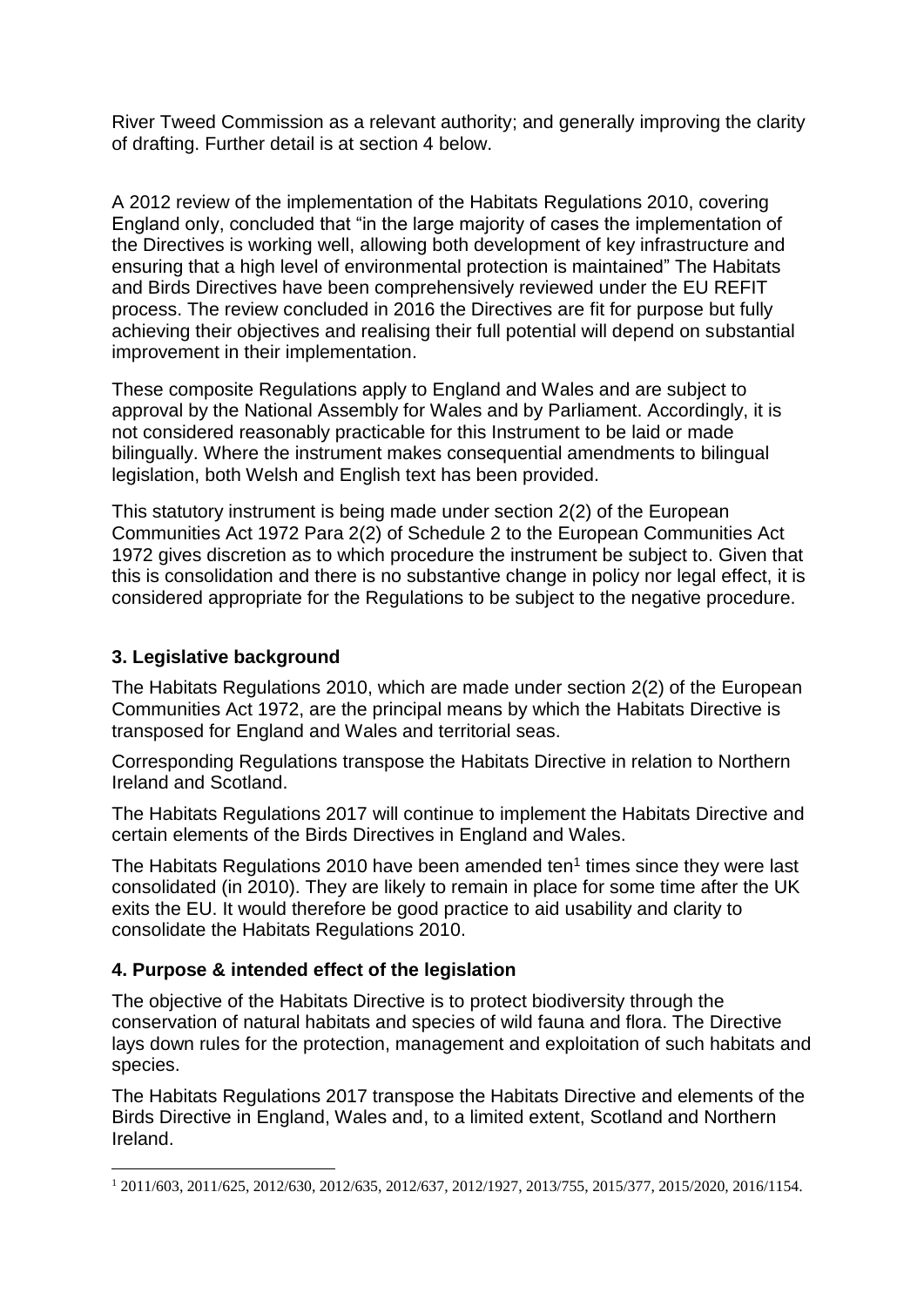In the period since the Habitats Regulations 2010 came into force, they have been amended by ten different Statutory Instruments. It would therefore make sense to consolidate these changes.

Consolidation would make the Habitats Regulations 2017 easier to follow and make any operability changes which may follow the UK's exit from the EU easier to understand.

In addition to consolidating the Habitats Regulations 2010, the Habitats Regulations 2017 make a number of minor amendments. These amendments do not involve new changes in policy, but reflect amendments to, and made by, other related legislation which have occurred since the Habitats Regulations 2010 were made. The amendments are set out below:-

- adds the River Tweed Commission as a Relevant Authority European sites and European marine sites.
- amends regulations 7 and  $68<sup>2</sup>$  to include references to section 57(2A) of the Town and Country Planning (Scotland) Act 1997, which do not affect Wales
- removes references to 'regional strategies' and 'responsible regional authorities' to ensure consistency with planning laws in England following changes made by the Localism Act 2011.
- updates the provisions setting penalties for offences under the Regulations, taking into account the changes made by the Legal Aid, Sentencing and Punishment of Offenders Act 2012;
- corrects a previous omission by including a reference to regulation  $61(8)^3$  in regulation  $63(2)^4$ .
- updates regulations 68 and  $69<sup>5</sup>$  (and related regulations), which deal with the review of planning permission, to take account of changes to Town and Country planning legislation made by the Growth and Infrastructure Act 2013;
- improves the drafting of regulation  $69(2)(a)^6$  to make it clearer that it refers to both local development orders and neighbourhood development orders, although the latter do not apply in Wales;
- $\bullet$  corrects a previous error, amending regulation 71<sup>7</sup> by substituting references to regulation 69 $8$  for references to regulation 70(2) $9$ ;
- removes the now defunct reference to unitary development plans in the definition of "land use plan" in regulation 107<sup>10</sup>;
- with regard to England, updates the review provision.

 $\overline{a}$ 

<sup>2</sup> Regulation 71 of the 2017 Regulations.

 $3$  Regulation 63(8) in the 2017 Regulations.

 $4$  Regulation 65(2) in the 2017 Regulations.

 $5$  Regulations 70 and 71 in the 2017 Regulations.

 $6$  Regulation 71(2)(a) in the 2017 Regulations.

<sup>7</sup> Regulation 73 in the 2017 Regulations..

<sup>8</sup> Regulation 71 in the 2017 Regulations.

 $9$  Regulation 72(2) in the 2017 Regulations.

<sup>&</sup>lt;sup>10</sup> Regulation 111 in the 2017 Regulations.